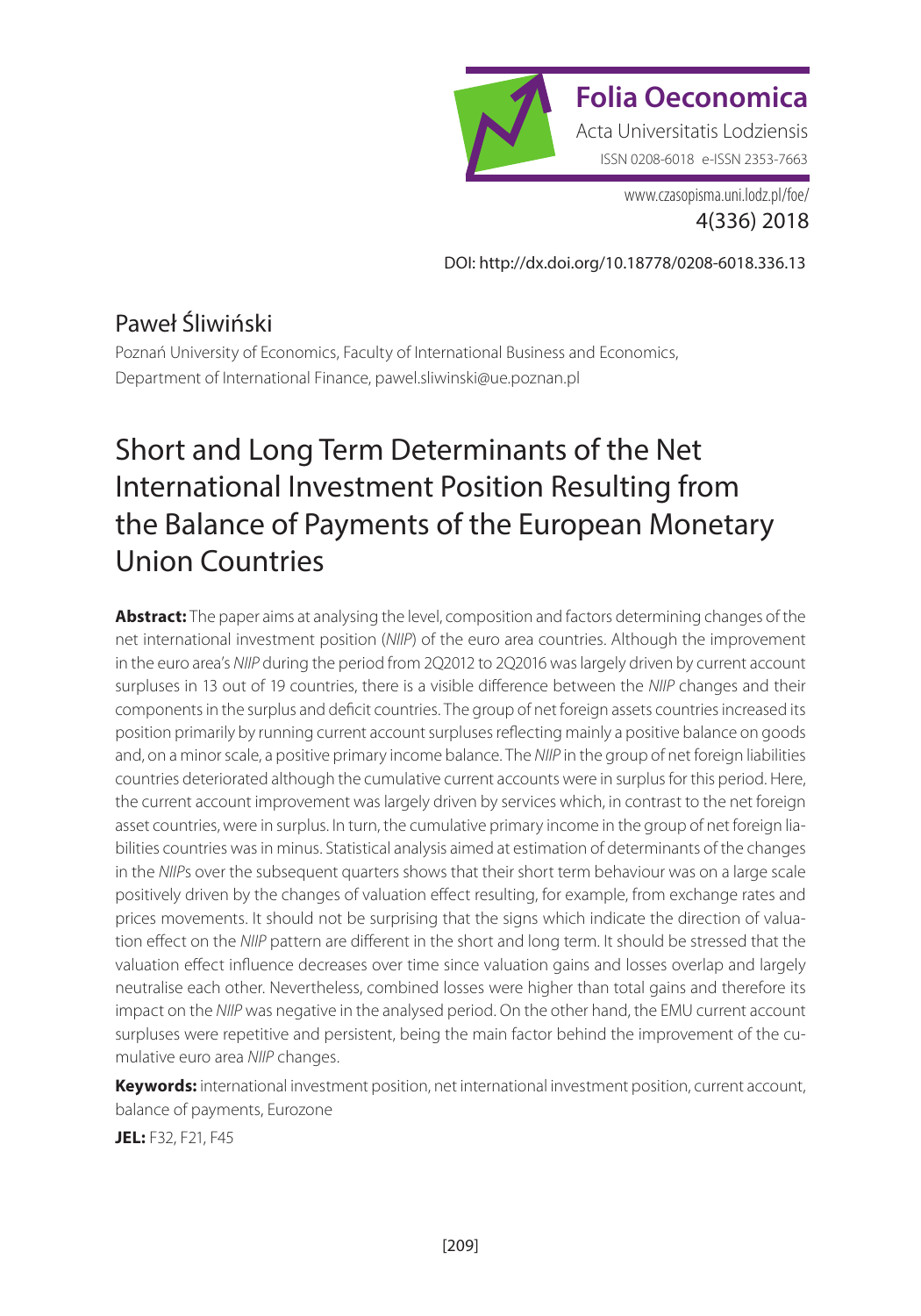### 1. Introduction

Overall, it is assumed in the economic literature that due to the close link between deficits (surpluses) in the current account and the inflow (outflow) of financial capital, there is a close relationship between the current account balance and the international investment position (hereinafter also the *IIP*) of a country. The international investment position presents the value of foreign assets and liabilities. The difference between foreign assets and liabilities is called the net international investment position (hereinafter also the *NIIP*), which indicates whether a country is a foreign creditor (a positive net international investment position) or a foreign debtor (a negative net international investment position). It is worth noting the existence of feedback between the *IIP* and the current account. Financing current account deficits requires foreign capital inflows, which increases net foreign liabilities. On the other hand, current account surpluses enable domestic entities to invest abroad thus increasing foreign assets in a country's *IIP*. In turn, the *IIP* balance influences the primary income which is part of the current account. A surplus *NIIP* can in most cases be associated with higher earnings from foreign investments rising the primary income. On the contrary, a deficit *NIIP* usually deteriorates the primary income. The link between the *NIIP* and the current (or trade) balance was examined by Forbes (2016), Śliwiński (2011; 2008), Lane and Milesi‑Ferretti (2001). Empirical research concerning changes in *NIIP* determinants draws also a great deal of attention to the valuation effect resulting, for example, from price and exchange rates changes (Forbes, 2016; Sobański, 2015; EBC, 2014; Śliwiński, 2011; Devereux, Sutherland, 2010; Higgins, Klitgaard, Tille, 2006). Other lines of research related to determinants of the *NIIP* are focused on determinants of net capital flows and external debt (Cyrus, Iscan, Starky, 2009; Lane, 2000).

The paper aims at analysing the factors determining changes of the *NIIP* based on the example of the euro area countries panel. Understanding the level, composition and determinants of the *IIP* and *NIIP* is important for a number of reasons. The *IIP* and *NIIP* matter for macroeconomic adjustment to shocks, for example, if a country has considerable foreign currency liabilities, a strong depreciation of home currency can have a negative impact on the country's economic entities (Catão, Milesi‑Ferretti, 2014). The size of *IIP* can be also interpreted as an indicator of financial openness or the level of integration into international capital markets (Lane, Milesi‑Ferretti, 2003; Obstfeld, Taylor, 2002). The *IIP* and *NIIP* also significantly impact the trade balance and exchange rate policy of a country (Gruić, 2013). The interest in the analyses of the euro area *NIIP* is also dictated by an ongoing debate on inhomogeneities in the EMU. Many papers reveal that the euro area countries may be divided into those belonging to the core or to peripheries. Thus, the additional motivation for this paper was to ask the question whether any similarities or dissimilarities of the Eurozone members exist in the light of their *NIIP*.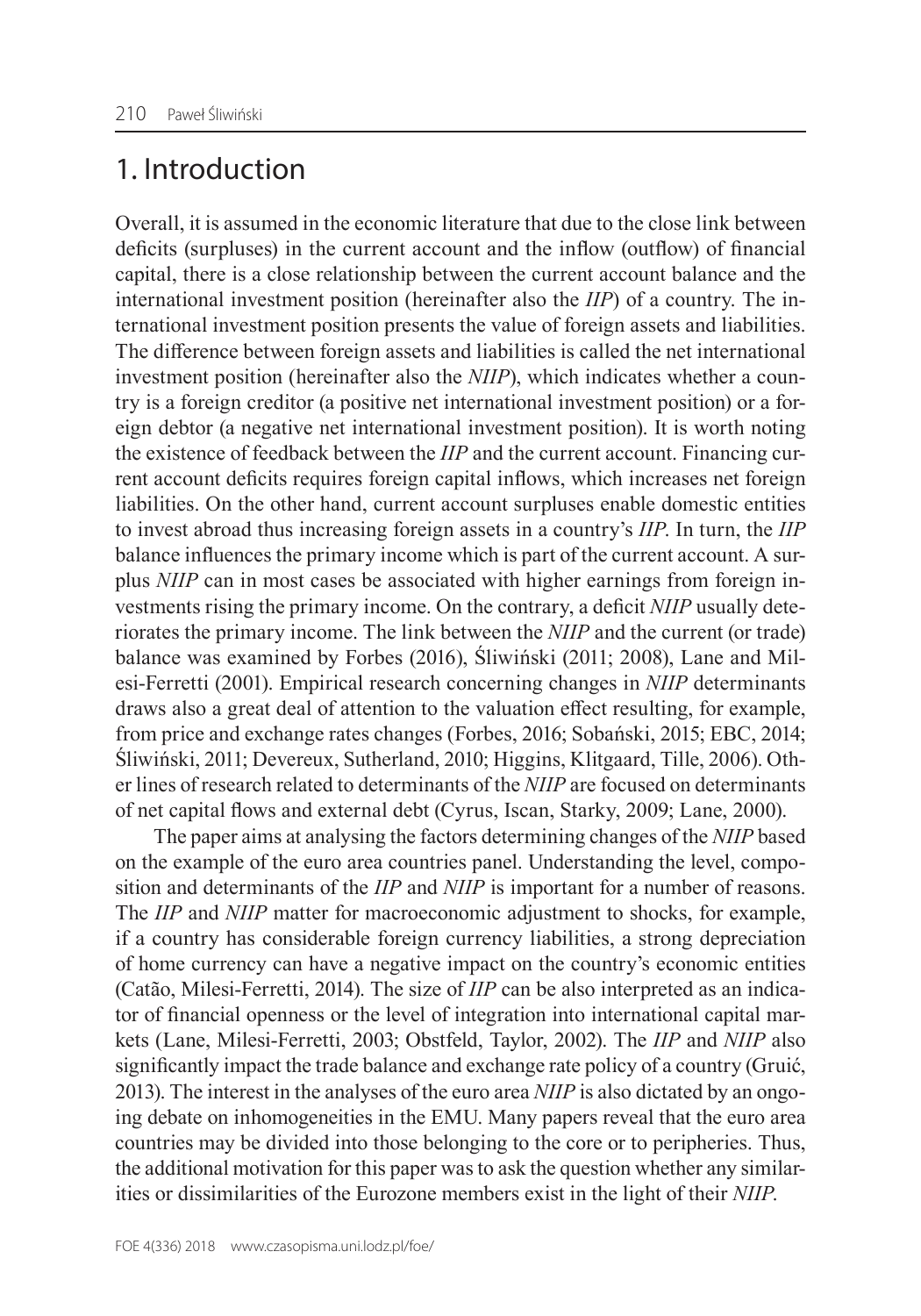The research hypotheses are as follows. Hypothesis 1 [H1]: there are two subgroups among the EMU countries which have different predominant features as far as the level, composition and determinants of their *NIIP* are concerned. Hypothesis 2 [H2]: the current account balances of the Eurozone members are the main factors underlying the development of the *NIIP* position in the euro area in the longer term. Hypothesis 3 [H3]: the short term behaviour of *NIIP* is on a large scale driven by the changes of valuation effect resulting from exchange rates and prices movements.

The structure of this paper is the following: the first section brings the explanation of the linkages between the balance of payments and the net international investment position, which is followed by the description of the European Monetary Union countries' *NIIP* as well as changes in their *NIIP* and *NIIP* components. In the next sections, methodology and results of research on determinants of the changes in the euro area *NIIP* are presented. The text concludes with final remarks.

## 2. Relationship between the balance of payments and the net international investment position

The concept of balance of payments (BoP) can be presented according to the Balance of Payments and International Investment Position Manual, BPM6 (IMF, 2009) in the formula, where (i) on the left side, we have the sum of the current account balance (*CA*) and capital account balance (*CAP*) corrected by errors and omissions, and (ii) on the right side, the financial account records of transactions that involve financial assets and liabilities and that take place between residents and non‑residents (Eq. 1).

$$
CA + CAP + EO = FA.
$$
 (1)

In the BoP, financial transactions are a counterpart to the movements in the current and capital accounts<sup>1</sup>. The current account comprises (i) goods  $(G)$  and (ii) service (*S*) accounts, (iii) primary (*PI*) and (iv) secondary (*SI*) incomes (Eq. 2). Five categories of financial flows are distinguished in the BoP accounts (Eq. 3): (i) direct investment (*FDI*), (ii) portfolio investment (*PI*), (iii) other investment (*OI*), (iv) financial derivatives and employee stock options (*DER*), and (v) reserve assets (*RES*).

$$
CA = G + S + PI + SI.
$$
 (2)

$$
FA = FDI + PI + OI + DER + RES.
$$
\n(3)

<sup>&</sup>lt;sup>1</sup> Net errors and omissions are excluded from the deeper analysis because they reflect mainly imbalances resulting from imperfections in source data.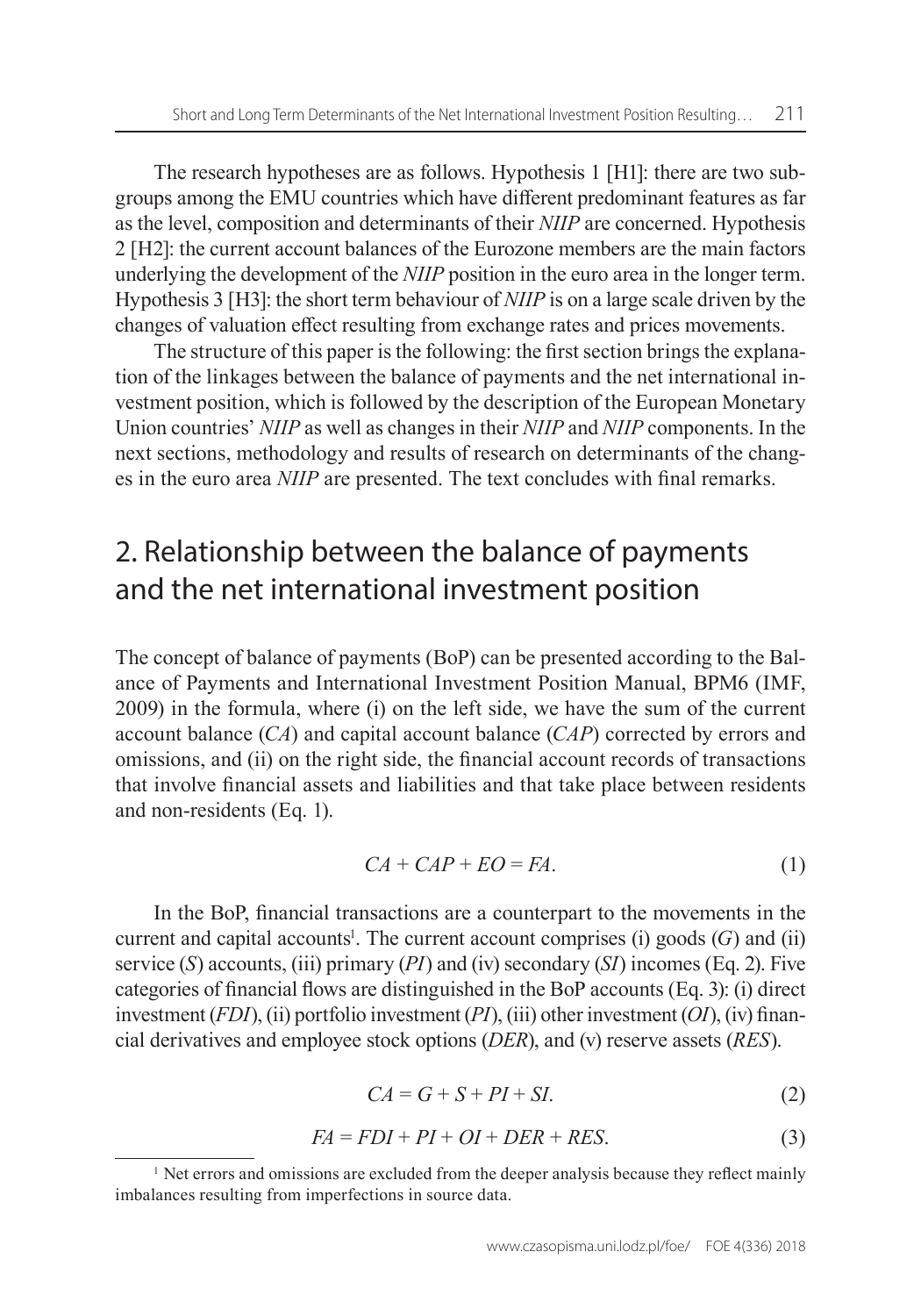The difference between external financial assets of residents of an economy that are claims on non-residents (plus gold bullion held as reserve assets) and liabilities of residents of an economy to non‑residents is defined as the economy's net international investment position (*NIIP*) and can be presented as (Eq. 4):

$$
NIIP = (FDI_A - FDI_L) + (PI_A - PI_L) + (OI_A - OI_L) + (DER_A - DER_L) + RES.
$$
 (4)

In turn, changes of *NIIP* (where Δ indicates changes over time) can be presented as follows (Eq. 5):

$$
\Delta NIIP = (\Delta FDI_A - \Delta FDI_L) + (\Delta PI_A - \Delta PI_L) + (\Delta OI_A - \Delta OI_L) + + (\Delta DER_A - \Delta DER_L) + \Delta RES.
$$
 (5)

Changes in each category of financial assets and liabilities result from financial transactions which are recorded in the economy's balance of payments and from other changes in financial assets and liabilities (valuation effect, *VE*). The valuation effect shows changes in financial positions that arise for reasons other than transactions between residents and non‑residents, for example: the unilateral cancellation of debt by the creditor, the revaluation occurring during a given period due to exchange rate and other price changes, and reclassifications. The FDI example is as follows (Eq. 6):

$$
\Delta FDI_A - \Delta FDI_L = FDI + VE_{FDI_A} - VE_{FDI_L} = FDI + VE_{FDP},\tag{6}
$$

where  $VE_{FDI}$  stands for the valuation effect in *FDI* assets,  $VE_{FDI}$  – for the valuation effect in *FDI* liabilities and  $VE_{FDI}$  means the overall valuation effect for *FDI*. Based on this logic, the valuation effect can be presented as the sum of valuation effects for all types of financial assets and liabilities comprising the international investment position of a country (Eq. 7).

$$
VE = VE_{FDI} + VE_{PI} + VE_{OI} + VE_{DER} + VE_{RES}.
$$
 (7)

Thus, changes in the *NIIP* (Δ*NIIP*) can be presented as the sum of financial flows recorded in the BoP and the valuation effect (Eq. 8):

$$
\Delta NIIP = FDI + PI + OI + DER + RES + VE,\tag{8}
$$

or from the perspective of current transactions, as Eq. (9):

$$
\Delta NIIP = CA + CAP + EO + VE. \tag{9}
$$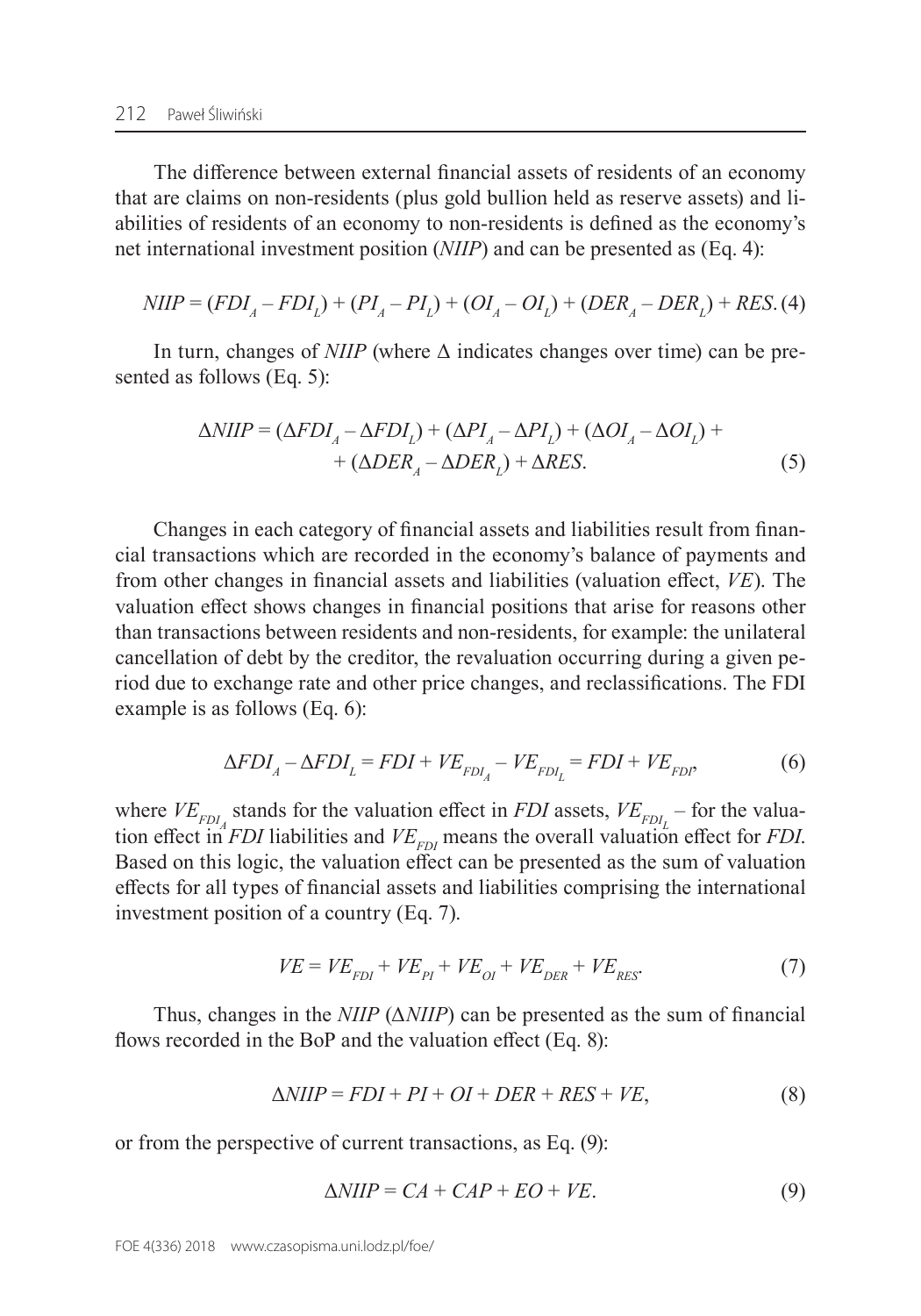## 3. Changes in the net international investment position of the European Monetary Union countries and their components

On 30th September 2016, the EMU's quarterly international investment position showed overall stocks of foreign financial liabilities exceeding foreign financial assets by \$397.8bn. Among the EMU member states, however, the *NIIP*s are not homogeneous. Table 1 shows two groups of the EMU countries and their *NIIP* evolution from 2012 to 2016. The creditors, led by Germany, the Netherlands and Belgium, ran an overall net foreign assets of \$2652.6 bn. The debtors, with Spain, Ireland and France in the lead, had an overall net foreign liabilities of \$3050.4 bn at the end of September 2016. In the years 2012–2016, the overall EMU's *NIIP* was improved, especially by the group of creditors (an increase of \$1056.3 bn at the end of December 2012 level) and slightly by the debtor countries (an increase of \$84.8 bn at the end of December 2012 level). At the level of countries, we can see that only two surplus countries, Germany and the Netherlands, improved their net IIP by more than \$750 bn and \$340 bn respectively, thus being largely responsible for overall changes in the EMU's *NIIP*.

| Country     | 4Q2012    | 4Q2013    | 4Q2014    | 4Q2015    | 3Q2016    |
|-------------|-----------|-----------|-----------|-----------|-----------|
| Germany     | 1019.4    | 1315.7    | 1425.5    | 1607.1    | 1770.7    |
| Netherlands | 262.9     | 279.3     | 465.6     | 470.6     | 602.2     |
| Belgium     | 264.6     | 281.1     | 279.3     | 273.2     | 246.9     |
| Luxemburg   | 30.3      | 28.4      | 20.0      | 20.0      | 13.1      |
| Austria     | $-13.4$   | 5.8       | 9.0       | 10.8      | 7.3       |
| Finland     | 30.9      | 10.8      | $-6.6$    | 1.4       | 6.9       |
| Malta       | 1.7       | 2.1       | 4.2       | 5.0       | 5.5       |
| Estonia     | $-12.1$   | $-13.1$   | $-11.2$   | $-9.0$    | $-8.7$    |
| Slovenia    | $-23.7$   | $-23.1$   | $-20.0$   | $-16.3$   | $-16.0$   |
| Latvia      | $-19.6$   | $-20.9$   | $-18.4$   | $-16.6$   | $-16.5$   |
| Lithuania   | $-23.5$   | $-22.7$   | $-20.4$   | $-18.2$   | $-19.5$   |
| Cyprus      | $-33.2$   | $-34.7$   | $-31.4$   | $-25.0$   | $-23.5$   |
| Slovakia    | $-58.9$   | $-63.7$   | $-58.9$   | $-52.2$   | $-51.1$   |
| Portugal    | $-258.7$  | $-272.8$  | $-241.4$  | $-213.6$  | $-212.1$  |
| Greece      | $-292.7$  | $-323.8$  | $-286.2$  | $-257.5$  | $-260.8$  |
| Italy       | $-507.4$  | $-560.3$  | $-481.3$  | $-421.5$  | $-326.0$  |
| France      | $-353.3$  | $-483.4$  | $-439.1$  | $-389.9$  | $-502.7$  |
| Ireland     | $-318.5$  | $-327.4$  | $-380.4$  | $-579.5$  | $-520.0$  |
| Spain       | $-1233.6$ | $-1334.5$ | $-1227.3$ | $-1053.2$ | $-1093.5$ |

| Table 1. Net international investment position of the European Monetary Union countries |  |
|-----------------------------------------------------------------------------------------|--|
| in the years 2012–3Q2016 (\$ bn)                                                        |  |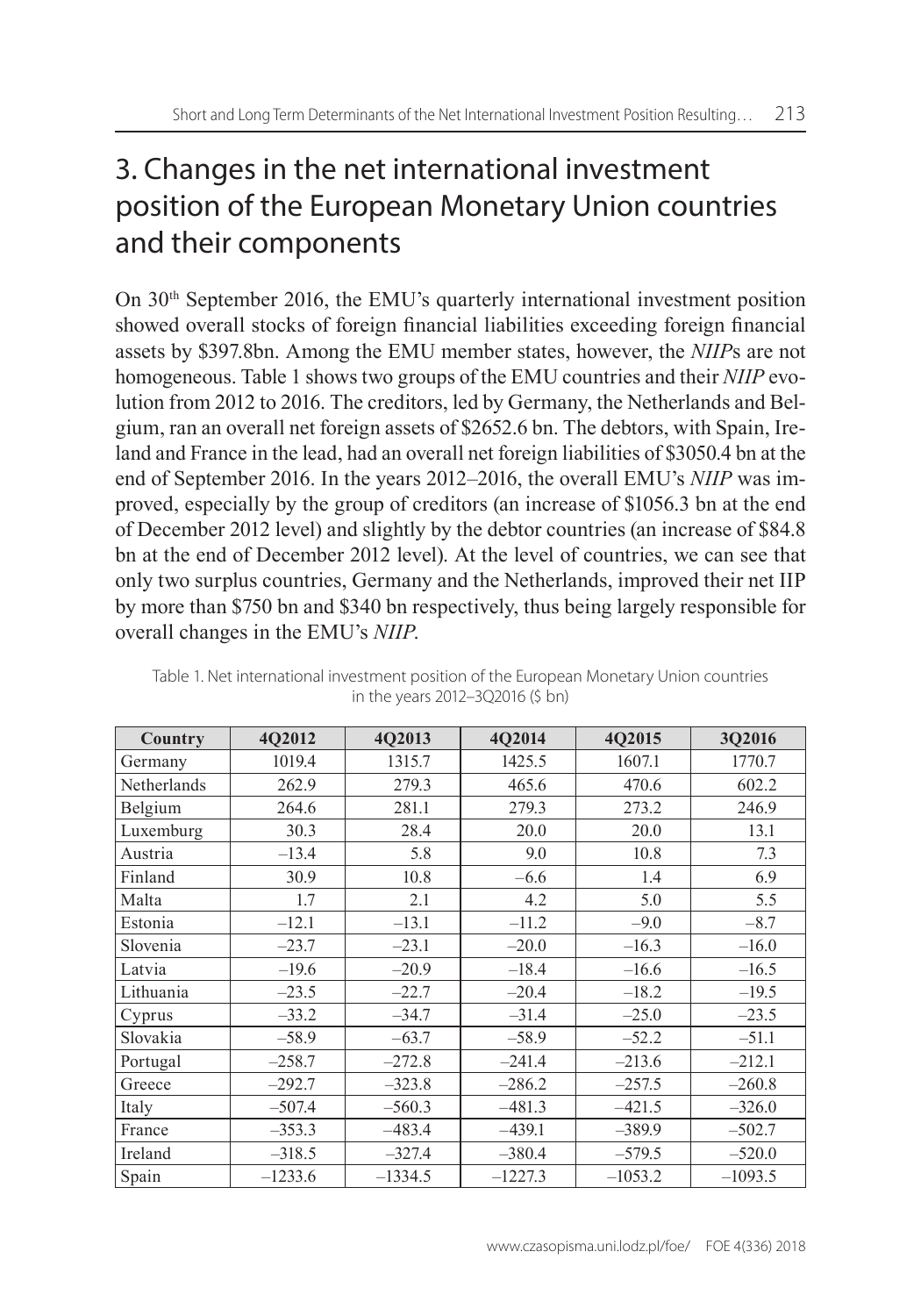| Country   | 4O2012    | 402013    | 402014    | 402015    | 302016    |
|-----------|-----------|-----------|-----------|-----------|-----------|
| SUM (all) | $-1538.9$ | $-1557.1$ | $-1018.9$ | $-664.2$  | $-397.8$  |
| $SUM(+)$  | 1596.3    | 1923.1    | 2197.1    | 2388.1    | 2652.6    |
| $SUM(-)$  | $-3135.2$ | $-3480.3$ | $-3216.0$ | $-3052.4$ | $-3050.4$ |

Source: IMF, [http://data.imf.org/?sk=7A51304B–6426–40C0–83DD‑CA473CA1FD52&sId=1454011359825](http://data.imf.org/?sk=7A51304B-6426-40C0-83DD-CA473CA1FD52&sId=1454011359825)

Table 2 describes the main factors underlying developments in the *NIIP* of the EMU countries over the period 2Q2012–2Q20162 . The *NIIP* components are derived from Equation (10). There are some points of note here.

- 1. Firstly, the improvement in the euro area's net IIP during the period was largely driven by current account surpluses in 13 out of 19 countries. Cumulative current account balances amounted to \$1674.2 bn and exceeded the improvement in the EMU's *NIIP* by \$739.3 bn.
- 2. Secondly, there is a visible difference between the net IIP changes and their components in the surplus and deficit countries. The group of net foreign assets countries improved its position largely by running current account surpluses reflected mainly in a positive balance on goods and, on a smaller scale, a positive primary income balance. This mirrors on a large scale the strong position of Germany as a net products exporter and creditor earning investment income arising from the provision of a factor of production. The *NIIP* in the group of net foreign liabilities countries deteriorated by \$179 bn, although the cumulative current accounts were in surplus for this period. The current account improvement was largely driven by services which, in contrast to the net foreign asset countries, were in surplus. In turn, the cumulative primary income in the group of the net foreign liabilities countries was in minus.
- 3. Thirdly, we can see a relatively small impact of capital account and errors and omissions on the evaluation of the *NIIP* in both groups. However, the debtor countries were characterised by capital account surpluses in contrast to the creditor countries. This reflects capital transfers to the relatively less developed EMU countries.
- 4. Fourthly, revaluation effects resulting from movements in exchange rates and asset prices had a negative impact on the *NIIP* development in both analysed groups of the EMU countries. Valuation effects contributed to the deterioration of the EMU's *NIIP* by \$702.1 bn.

The preceding observations present a picture of the main factors underlying the development of the *NIIP* position in the Eurozone in the longer term. However, for the analysis of the factors influencing its behaviour in the short-term, statistical research should be implemented.

<sup>2</sup> The presented periods are different in Tables 1 and 2 due to the availability of accurate data illustrating the components of balance of payments which were used in further statistical analyses.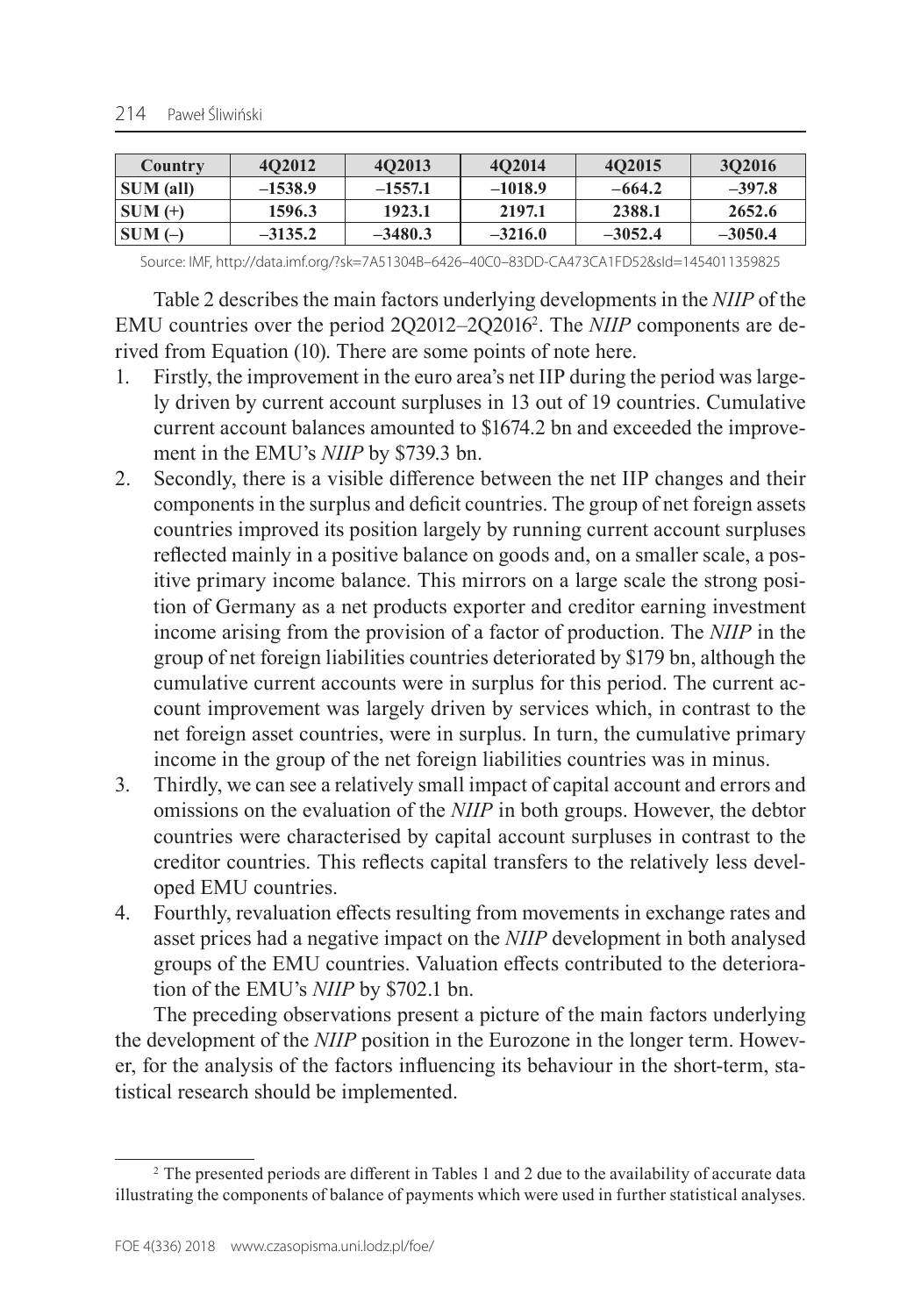| Country          | $\triangle NIIP$ | $\Sigma CA$ | $\Sigma CAP$ | $\Sigma E$ O | $\Sigma VE$ | $\Sigma G$ | $\Sigma S$ | $\Sigma PI$ | $\Sigma SI$ |
|------------------|------------------|-------------|--------------|--------------|-------------|------------|------------|-------------|-------------|
| Austria (+)      | 13.6             | 34.7        | $-4.4$       | 7.9          | $-24.6$     | 0.3        | 51.6       | 0.6         | $-17.9$     |
| Belgium (+)      | $-57.4$          | $-3.0$      | 0.7          | 2.7          | $-57.9$     | $-18.0$    | 34.3       | 15.8        | $-35.1$     |
| Finland $(+)$    | $-15.0$          | $-13.0$     | 0.9          | $-14.0$      | 11.0        | 3.3        | $-7.8$     | 3.0         | $-11.5$     |
| France           | $-193.5$         | $-102.2$    | 9.3          | $-34.0$      | $-66.6$     | $-200.9$   | 84.0       | 242.6       | $-227.9$    |
| Spain            | 132.4            | 68.9        | 31.1         | 10.5         | 21.9        | $-105.3$   | 251.8      | $-18.0$     | $-59.5$     |
| Netherlands (+)  | 383.6            | 328.0       | $-38.3$      | 5.1          | 88.8        | 396.1      | $-27.0$    | 19.8        | $-60.9$     |
| Ireland          | $-225.8$         | 77.6        | $-7.8$       | $-15.9$      | $-279.8$    | 330.2      | $-64.3$    | $-177.4$    | $-10.9$     |
| Luxemburg (+)    | $-69.4$          | 12.0        | $-4.0$       | $-0.2$       | $-77.1$     | $-7.4$     | 88.8       | $-71.5$     | 2.1         |
| Germany (+)      | 854.4            | 1154.6      | 1.7          | $-16.6$      | $-285.3$    | 1218.4     | $-183.5$   | 328.6       | $-208.9$    |
| Portugal         | 24.1             | 1.9         | 13.7         | 0.2          | 8.4         | $-46.5$    | 59.8       | $-18.7$     | 7.2         |
| Italy            | 53.8             | 114.5       | 12.4         | $-24.0$      | $-49.0$     | 223.4      | $-1.9$     | $-21.9$     | $-85.1$     |
| Greece           | 5.7              | $-11.9$     | 11.9         | 10.0         | $-4.3$      | $-103.1$   | 86.3       | 4.3         | 0.6         |
| Slovenia         | 6.2              | 10.4        | 0.8          | $-3.8$       | $-1.2$      | 5.3        | 9.4        | $-2.1$      | $-2.2$      |
| Cyprus           | 5.8              | $-3.9$      | 0.7          | 0.6          | 8.4         | $-16.3$    | 17.5       | $-3.0$      | $-2.2$      |
| Malta $(+)$      | 4.1              | 2.3         | 0.7          | $-2.2$       | 3.3         | $-7.2$     | 10.9       | $-2.5$      | 1.1         |
| Slovakia         | 4.8              | 3.8         | 8.4          | $-9.2$       | 1.8         | 14.3       | 1.4        | $-5.6$      | $-6.2$      |
| Estonia          | 2.6              | 0.3         | 2.1          | 0.0          | 0.2         | $-5.6$     | 8.4        | $-2.7$      | $0.2\,$     |
| Latvia           | 2.5              | $-2.2$      | 3.5          | 0.5          | 0.6         | $-12.2$    | 9.2        | $-0.4$      | 1.1         |
| Lithuania        | 2.4              | 1.3         | 5.2          | $-3.4$       | $-0.7$      | $-6.4$     | 8.5        | $-5.5$      | 4.7         |
| <b>SUM</b> (all) | 934.9            | 1674.2      | 48.6         | $-85.8$      | $-702.1$    | 1662.4     | 437.6      | 285.7       | $-711.5$    |
| $SUM (+)$        | 1113.9           | 1515.6      | $-42.6$      | $-17.3$      | $-341.8$    | 1585.5     | $-32.5$    | 293.9       | $-331.2$    |
| $SUM(-)$         | $-179.0$         | 158.6       | 91.2         | $-68.5$      | $-360.3$    | 76.92      | 470.1      | $-8.2$      | $-380.3$    |

Table 2. Changes (over the period 2Q2012–2Q2016) in the net international investment position of the EMU countries and their components (the cumulative values for the period)

Source: own elaboration based on the IMF, [http://data.imf.org/?sk=7A51304B–6426–40C0–83DD‑CA473CA1F‑](http://data.imf.org/?sk=7A51304B-6426-40C0-83DD-CA473CA1FD52&sId=1454011359825) [D52&sId=1454011359825](http://data.imf.org/?sk=7A51304B-6426-40C0-83DD-CA473CA1FD52&sId=1454011359825)

### 4. Research methodology

The idea behind the identification of determinants of changes in the *NIIP* lies in the observation that the *NIIP* changes are a consequence of financial flows between residents and non-residents (if we analyse the balance of payments equation from the financial perspective) or current flows (including current and capital account transactions and errors and omissions) and valuation adjustments. Because the financial flows are equivalent to the current flows, the latter were selected as determinants of changes of the *NIIP* in this study. This relationship is expressed in Equation (10), where the current account is divided into its components as:

$$
\Delta NIIP = G + S + PI + SI + CAP + EO + VE. \tag{10}
$$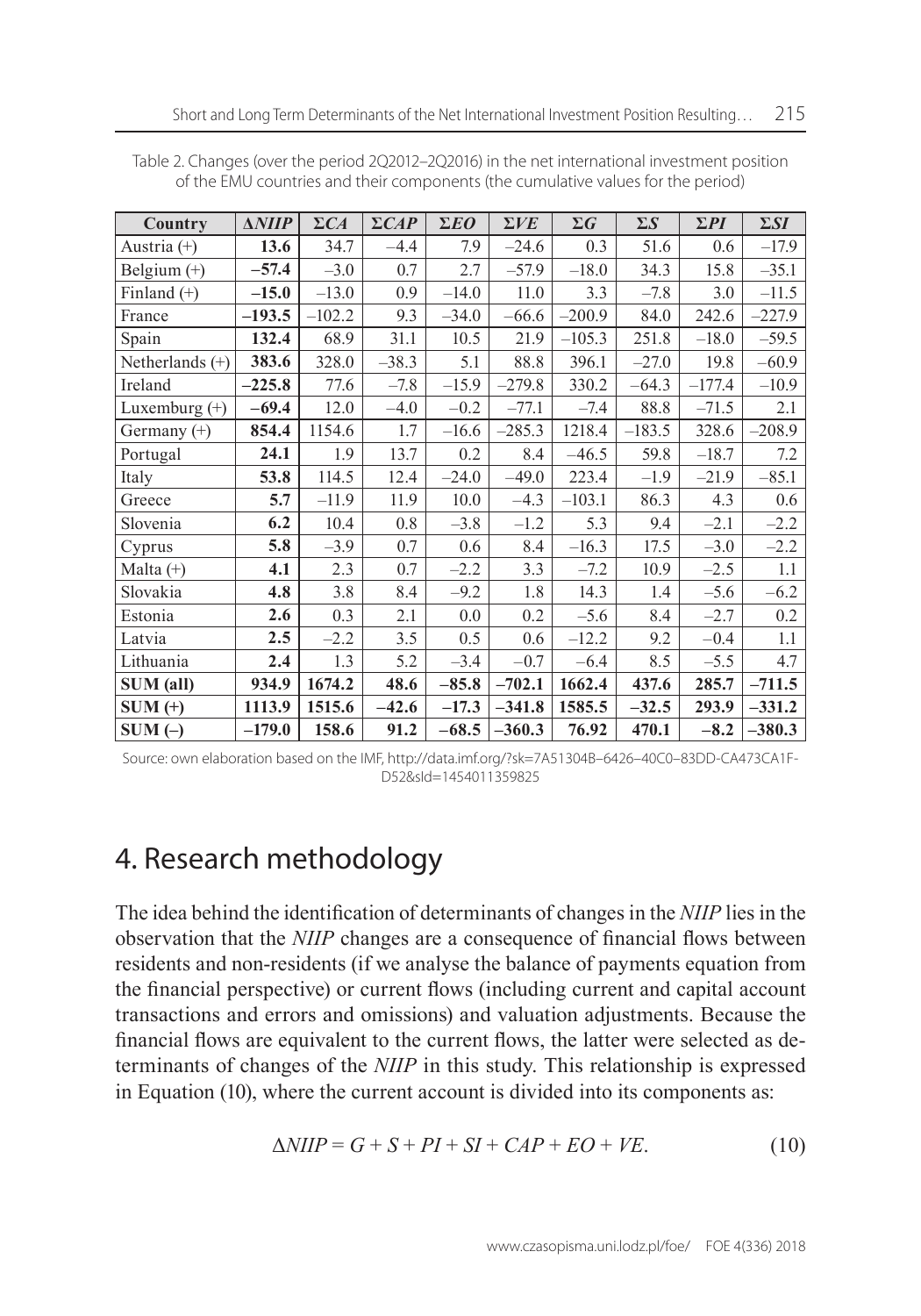The data analysed contain information on 19 cross-sectional units (the members of the European Monetary Union) observed in 23 quarters between 1.01.2012 and 30.09.2016. Time series data on international investment positions, current accounts (and their components: balances on goods, services, primary incomes and secondary incomes), capital accounts and errors and omissions were taken from the IMF dataset<sup>3</sup>. The valuation effects were calculated based on the following formula (Eq. 11):

$$
VE = \Delta NIIP - (CA + CAP + EO). \tag{11}
$$

After identifying determinants of the changes in the *NIIP*, the next step in the research was measuring the strength and direction of their impact on the *NIIP* changes in the short run.

First, as the data analysed are levels, panel unit root tests were computed for pooled data to check the stationarity of the panel data. From the unit root tests provided by EViews<sup>4</sup>, the following types of tests were used: (i) Levin, Lin and Chu, (ii) Im, Pesaran and Shin, (iii) ADF – Fisher Chi‑square (Maddala and Wu) and (iv)  $PP$  – Fisher Chi-square (Choi). In all panel unit root tests, the null hypothesis is that panel data have a unit root, which means that the analysed data are non‑stationary. The alternative hypothesis is that panel data have no unit root and thus are stationary.

Next, univariate regressions were estimated using least squares: (i) without any correction, (ii) with correction for fixed effects in cross-section dimension, or (iii) with correction for random effects in cross‑section dimension. The choice between the model with correction for fixed or random effects was based on the Hausmann test, which enables the comparison between the fixed and random effects estimates of coefficients. To perform the test, a random effect estimator was estimated in all the regressions. Then the null hypothesis assuming that the random effect model is appropriate was checked.

The regression models that were estimated in this paper may be written as(Eq. 12):

$$
Y_{ii} = \alpha + X_{ii}\beta + \delta_i + \varepsilon_{ii}, \tag{12}
$$

where:  $Y_{i}$  is the dependent variable (the changes in international investment position  $ΔNIIP$ ), α and β are model parameters,  $X<sub>ii</sub>$  is a regressor (one of  $ΔNIIP$  components: current account, balances on goods, services, primary income and secondary income, capital account, error and omission and valuation effect), and  $\varepsilon$ <sub>*it*</sub> is the error term for  $I = 1, 2, ..., 19$  cross-sectional units (countries) observed for

<sup>3</sup> IMF, [http://data.imf.org/?sk=7A51304B–6426–40C0–83DD‑CA473CA1FD52&sId=1454011359825](http://data.imf.org/?sk=7A51304B-6426-40C0-83DD-CA473CA1FD52&sId=1454011359825).

<sup>&</sup>lt;sup>4</sup> All the tests and regressions were carried out with the EViews software.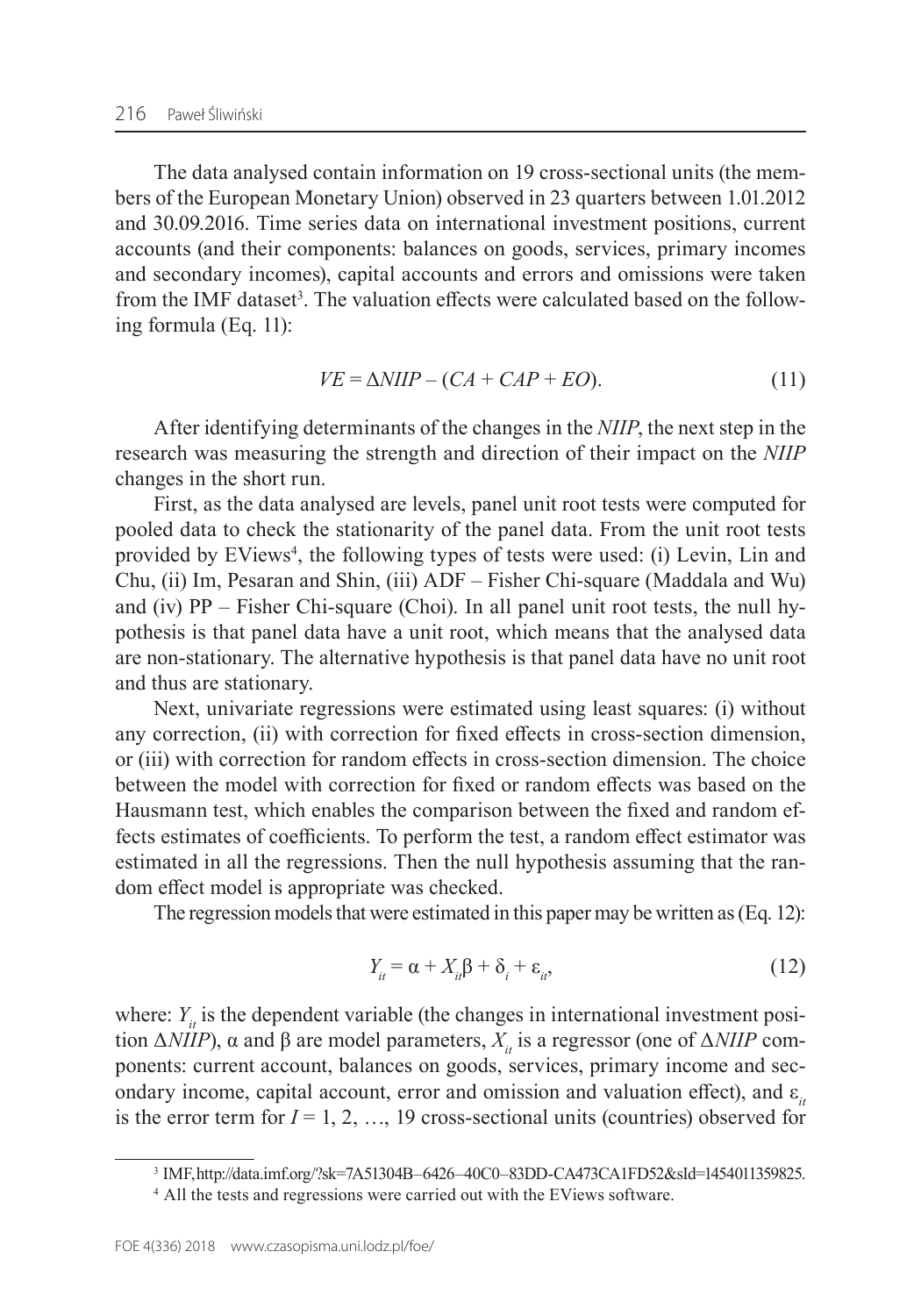dated periods  $t = 1, 2, ..., 23$  (the quarters of 1Q2012–3Q2016). In fixed and random effect models, δ<sub>*i*</sub> represents cross-section specific effects (random or fixed)<sup>5</sup>.

### 5. Results

In order to test the stationarity of time series, the unit roots tests were conducted. Since in an all four tests: i) Levin, Lin and Chu, (ii) Im, Pesaran and Shin, (iii)  $ADF - Fisher Chi-square$  (Maddala and Wu) and (iv)  $PP - Fisher Chi-square$ (Choi), the test statistic is much lower than the critical values, we can reject the null hypothesis that the process has a unit root<sup>6</sup> at a significance level  $p < 1\%$ . We can therefore conclude with a very low probability of making an error that the analysed time series are stationary. The detailed data are presented in Table 3.

|                   |                   | Levin,<br>Lin<br>$&$ Chu | Im,<br>Pesaran<br>and Shin<br>W-stat | $ADF - Fisher$<br>Chi-square | $PP - Fisher$<br>Chi-square | Cross-<br>sections | Obser-<br>vations |
|-------------------|-------------------|--------------------------|--------------------------------------|------------------------------|-----------------------------|--------------------|-------------------|
| $\triangle NIIP$  | <b>Statistics</b> | $-6.07369$               | $-7.34712$                           | 124.765                      | 559.882                     | 19                 |                   |
|                   | Prob.             | 0.0000                   | 0.0000                               | 0.0000                       | 0.0000                      |                    | 300               |
| G                 | <b>Statistics</b> | $-12.0412$               | $-8.82791$                           | 148.056                      | 189.586                     | 19                 | 300               |
|                   | Prob.             | 0.0000                   | 0.0000                               | 0.0000                       | 0.0000                      |                    |                   |
| <b>Statistics</b> |                   | $-2.94802$               | $-2.90126$                           | 63.7652                      | 73.6705                     | 19                 |                   |
| S                 | Prob.             | 0.0016                   | 0.0019                               | 0.0055                       | 0.0005                      |                    | 300               |
| PI                | <b>Statistics</b> | $-3.46497$               | 3.64947                              | 76.0338                      | 102.630                     |                    | 300               |
|                   | Prob.             | 0.0003                   | 0.0001                               | 0.0002                       | 0.0000                      | 19                 |                   |
| $\mathcal{S}I$    | <b>Statistics</b> | $-8.88353$               | $-6.63123$                           | 113.665                      | 116.317                     | 19                 | 300               |
|                   | Prob.             | 0.0000                   | 0.0000                               | 0.0000                       | 0.0000                      |                    |                   |
|                   | <b>Statistics</b> | $-6.73746$               | $-5.93048$                           | 108.515                      | 402.412                     | 19                 | 300               |
| CAP               | Prob.             | 0.0000                   | 0.0000                               | 0.0000                       | 0.0000                      |                    |                   |
| EO                | <b>Statistics</b> | $-6.72829$               | $-6.52100$                           | 110.816                      | 178.285                     | 19                 | 300               |
|                   | Prob.             | 0.0000                   | 0.0000                               | 0.0000                       | 0.0000                      |                    |                   |
| VE                | <b>Statistics</b> | $-3.75592$               | $-6.86042$                           | 116.652                      | 497.514                     | 19                 | 300               |
|                   | Prob.             | 0.0001                   | 0.0000                               | 0.0000                       | 0.0000                      |                    |                   |
|                   | <b>Statistics</b> | $-4.27025$               | $-3.45082$                           | 74.5650                      | 126.582                     | 19                 | 300               |
| CA                | Prob.             | 0.0000                   | 0.0000                               | 0.0000                       | 0.0000                      |                    |                   |

Table 3. The results of the unit root tests

Source: own elaboration

<sup>5</sup> The detailed description of unit root and Hausmann tests as well as statistic models which were used in this paper are presented in EViews®8 (2013).

<sup>6</sup> Levin, Lin & Chu assume a common unit root process and Im, Pesaran and Shin, ADF – Fisher Chi‑square (Maddala and Wu) and PP – Fisher Chi‑square (Choi) assume an individual unit root process as the null hypothesis.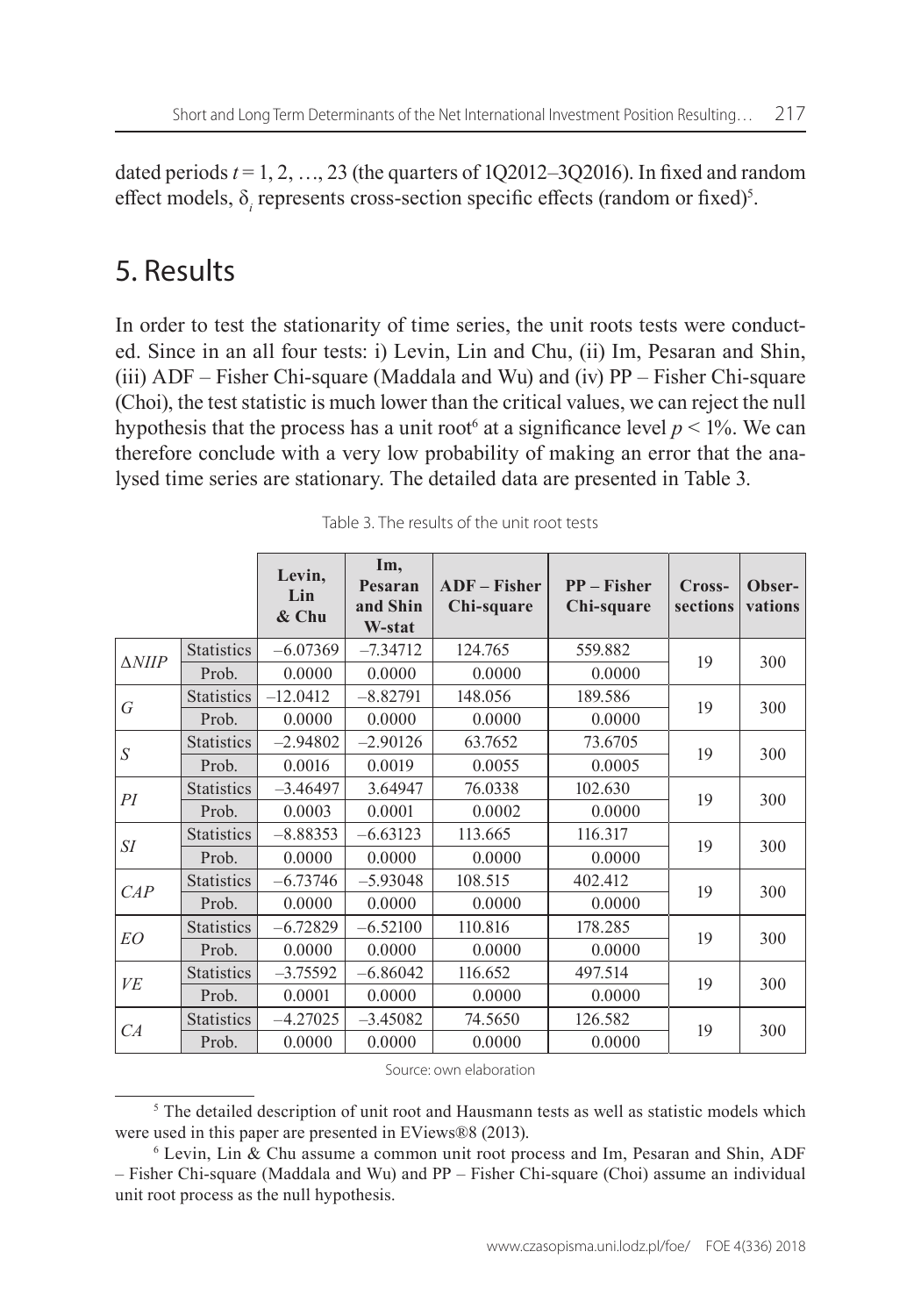Figure 1 provides a graphical description of the partial tie between the changes in the *NIIP*s and their potential determinants derived based on the relationship between the balance of payments and the *NIIP* formulas. The horizontal axis refers to the values of *NIIP* quarterly changes of all 19 EMU countries over the period 2Q2012–2Q2016. The vertical axis shows quarterly balances of all potential components of the *NIIP* changes in each panel. As shown in the panels of Figure 1, the *NIIP*s' changes when analysed over consecutive quarters appear to be mostly a function of valuation effect and, on a smaller scale, of current account (with balances on goods as their dominant component). The results of the preliminary research based on the OLS model is also presented. Only for these two determinants the coefficients of determination, R‑squared, show that these simple linear regression models explain some variability of the response data around its mean. The rest of the models explain almost none of the *NIIP* changes (R‑squared less than  $5\%)^7$ .

Table 4 contains regression results for the change in the *NIIP*s of the euro area countries. Firstly, as already mentioned, an ordinary OLS panel model was applied. Secondly, because it does not take heterogeneity among the studied countries into account, other estimation methods (fixed or random effects) were considered. The conventional way of estimating country panel datasets is using a fixed or a random effects model. In this research, both estimation methods were used but only one of them is shown in Table 4 based on the results of Hausmann test.

The statistical research confirms our preliminary observations. The effects of changes in valuation are positive, statistically significant at the 1% level, implying that a positive revaluation had a positive impact on the changes of the EMU countries' *NIIP*s. In short term, it seems to be their main driver. It can be also observed that the current and goods accounts, secondary incomes (the fixed model), errors and omissions and capital accounts ( $p < 0.05$ ) have a significant positive impact on the changes of the *NIIP*s. This is not surprising as it results directly from Equation (10). Surprisingly, however, the balances on services and primary income proved to be negatively associated with the independent valuable not far from being significant at the 5% level.

 $\frac{7}{1}$  One must however remember that an R-squared value does not indicate whether a regression model is adequate or not. An R‑squared value can be low but still deliver statistically significant predictors, and thus important conclusions about how changes in the predictor values are linked with changes in the response value can be drawn.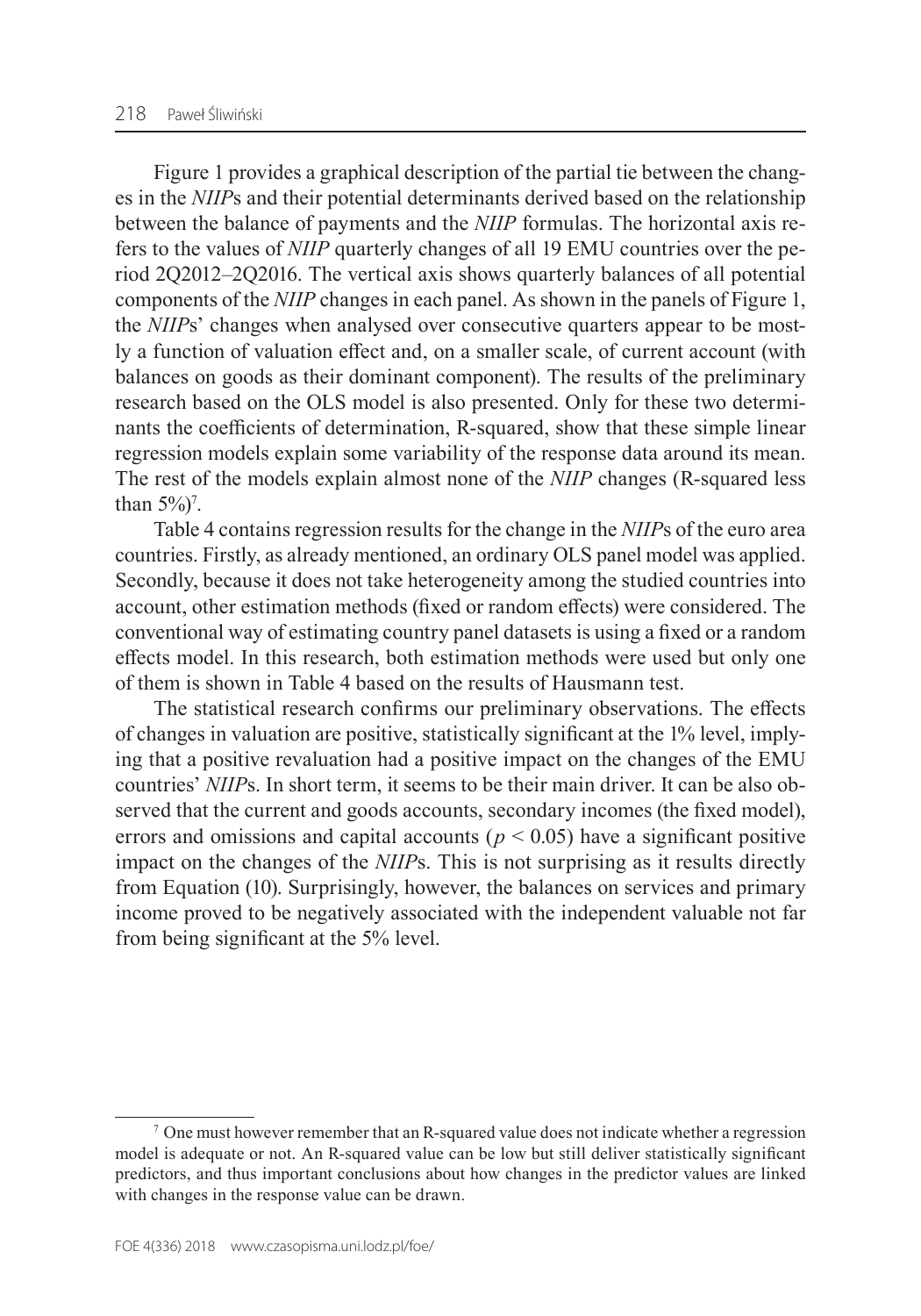

Figure 1. Changes in the NIIPs of the euro area countries versus goods (G) and services (S) balances, primary (PI) and secondary (SI) income accounts, capital (CAP) and current (CA) accounts, errors and and valuation effects (*VE*) (yearly data in \$ bn) omissions (*EO*), and valuation effects (*VE*) (yearly data in \$ bn)

Source: own elaboration based on the IMF, http://data.imf.org/?sk=7A51304B-6426-40C0-83DD-Source: own elaboration based on the IMF, [http://data.imf.org/?sk=7A51304B–6426–40C0–83DD‑CA473CA1F‑](http://data.imf.org/?sk=7A51304B-6426-40C0-83DD-CA473CA1FD52&sId=1454011359825) [D52&sId=1454011359825](http://data.imf.org/?sk=7A51304B-6426-40C0-83DD-CA473CA1FD52&sId=1454011359825)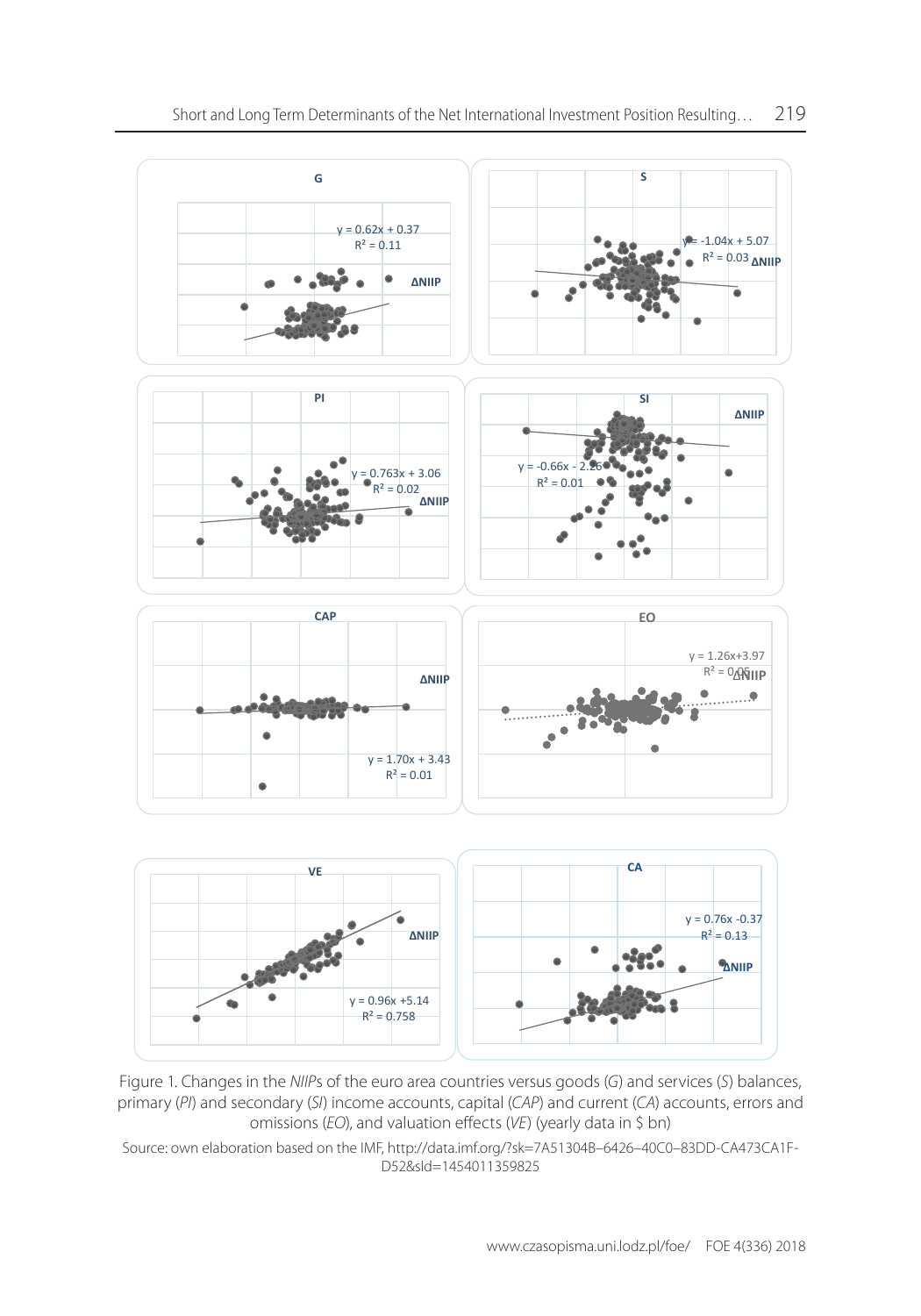#### 220 Paweł Śliwiński

|                |                                              | Coefficient | <b>Std. Error</b> | t-Statistic | Prob.  | <b>R-squared</b> |
|----------------|----------------------------------------------|-------------|-------------------|-------------|--------|------------------|
|                | Panel Least Squares                          | 0.621951    | 0.094900          | 6.553775    | 0.0000 | 0.112633         |
| $\sqrt{G}$     | Panel EGLS                                   | 0.621951    | 0.095134          | 6.537635    | 0.0000 | 0.112749         |
|                | (cross-section random                        |             |                   |             |        |                  |
|                | effects)                                     |             |                   |             |        |                  |
|                | Panel Least Squares                          | $-1.041752$ | 0.338596          | $-3.076684$ | 0.0023 | 0.027243         |
| $\overline{S}$ | Panel EGLS                                   | $-0.874492$ | 0.464929          | $-1.880915$ | 0.0608 | 0.010364         |
|                | (cross-section random<br>effects)            |             |                   |             |        |                  |
|                | Panel Least Squares                          | 0.761778    | 0.267390          | 2.848943    | 0.0047 | 0.023450         |
| PI             | Panel Least Squares<br>(cross-section fixed) | $-1.157207$ | 0.592651          | $-1.952593$ | 0.0517 | 0.160096         |
|                | Panel Least Squares                          | $-0.659028$ | 0.434615          | $-1.516348$ | 0.1304 | 0.006757         |
| SI             | Panel Least Squares                          | 5.367872    | 1.107314          | 4.847650    | 0.0000 | 0.208234         |
|                | (cross-section fixed)                        |             |                   |             |        |                  |
|                | Panel Least Squares                          | 1.696726    | 0.857733          | 1.978152    | 0.0487 | 0.01145          |
| CAP            | Panel EGLS                                   | 2.086805    | 0.843981          | 2.472574    | 0.0139 | 0.017753         |
|                | (cross-section random<br>effects)            |             |                   |             |        |                  |
|                | Panel Least Squares                          | 1.260164    | 0.295584          | 4.263307    | 0.0000 | 0.051030         |
| EO             | Panel EGLS                                   | 1.279840    | 0.279511          | 4.578847    | 0.0000 | 0.058531         |
|                | (cross-section random                        |             |                   |             |        |                  |
|                | effects)                                     |             |                   |             |        |                  |
|                | Panel Least Squares                          | 0.955006    | 0.030578          | 31.23176    | 0.0000 | 0.742092         |
| VE             | Panel Least Squares                          | 1.009198    | 0.013889          | 72.66184    | 0.0000 | 0.951290         |
|                | (cross-section fixed)                        |             |                   |             |        |                  |
|                | Panel Least Squares                          | 0.763136    | 0.105499          | 7.233588    | 0.0000 | 0.134055         |
| CA             | Panel EGLS                                   | 0.763136    | 0.107140          | 7.122789    | 0.0000 | 0.134055         |
|                | (cross-section random                        |             |                   |             |        |                  |
|                | effects)                                     |             |                   |             |        |                  |

Table 4. Results of the regressions. Dependent variable: changes in the net international position of the euro area countries

Source: own elaboration

## 6. Conclusions

This paper analyses determinants of the *NIIP*s in the Eurozone countries over the period 2Q2012 to 2Q2016 by focusing on the components of the current flows resulting from the balance of payments and valuation effects that influenced the *NIIP*s' development. The improvement of the EMU's *NIIP* over the four analysed years (long term) was mainly a result of current account surpluses in the net merchandise export countries, whereas the valuation effect had a negative impact on the *NIIP* over this period.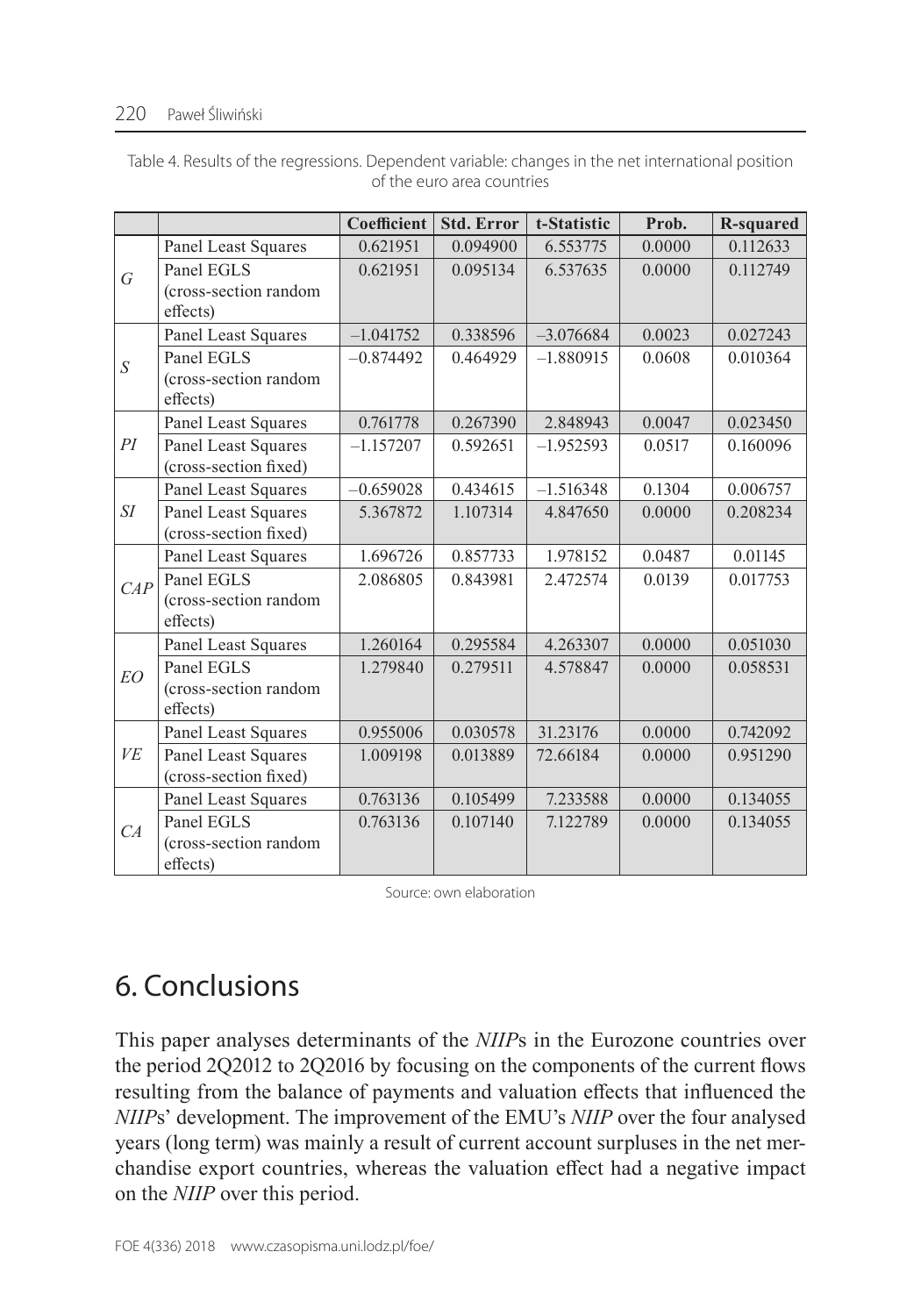Statistical analysis aimed at estimation of the changes in the *NIIP*s over the subsequent quarters (short term) shows that their short term behaviour was on a large scale positively driven by the changes of valuation effects resulting, for example, from exchange rates and prices movements. It should not be surprising that the signs which indicate the direction of their impact on the *NIIP*s pattern are different in the short and long term. Even a visual analysis of Figure 2 shows that the changes in the *NIIP*s over quarterly periods were reflected by the valuation changes which were very unstable. Thus, the valuation effect was the key determinant of the EMU's *NIIP*s in the short run. However, the cumulative changes in the *NIIP*s were negatively influenced by the exchange rate and price effect. It should be stressed that the valuation effect influence decreases over time since valuation gains and losses overlap and largely neutralise each other. Nevertheless, combined losses were higher than total gains and therefore its impact on the *NIIP* was negative in the analysed period. On the other hand, the EMU's current account surpluses were repetitive and persistent (Figure 2), being the main factor behind the improvement of the cumulative euro area *NIIP* changes.



Figure 2. Quarterly changes in the EMU's *NIIP* and its main components versus cumulative changes in the EMU's *NIIP* (data in \$ bn)

As it was expected, in the short run the goods, secondary income, errors and omission balance as well as capital account were positively influencing the *NIIP* changes. The surprise may by the behaviour of services and primary accounts, as they were effecting the *NIIP* changes in the opposite directions than the theory suggests. Econometric analyses with correction for fixed or random effects showed statistically significant negative parameters by those repressors. This can be explained by the different structure of current accounts in the two Eurozone

Source: own elaboration based on the IMF, http://data.imf.org/?sk=7A51304B-6426-40C0-83DD-CA473CA1F-[D52&sId=1454011359825](http://data.imf.org/?sk=7A51304B-6426-40C0-83DD-CA473CA1FD52&sId=1454011359825)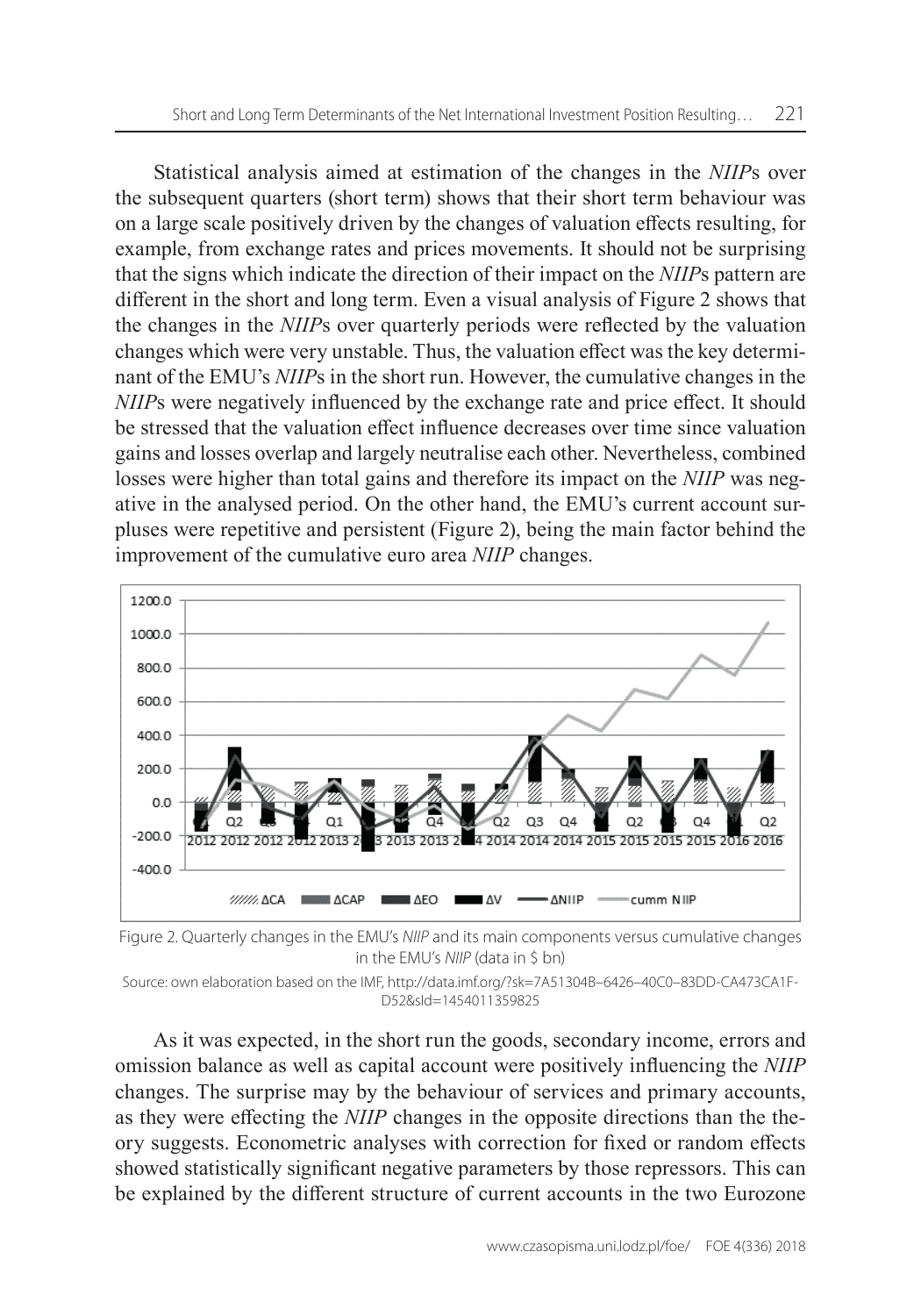subgroups and their substantially different impact on the EMU's *NIIP* changes (an increase of \$1113.9 bn in the net foreign assets group of countries versus a deterioration of \$179.0 bn in the net foreign liabilities group of countries). The net foreign assets countries recorded a surplus in the current account overwhelmingly due to a positive balance on goods, despite a negative balance on services and, on a smaller scale, because of primary income surplus neutralising the secondary income deficit. The net liabilities countries improved slightly their overall current account (\$158.6 bn vs \$1515.6 bn in the net foreign asset countries). The underlying positive factors were services and, on a much smaller scale, goods. Both secondary and primary incomes were negative, with the primary income deficit affecting the *NIIP* only to a small degree. Thus, these apparently inconsistent with the basic theory of the balance of payments relationships are biased by the differences in the accounts constituting the current accounts in the two subgroups, with the net asset group driving mostly the direction of the euro area's *NIIP* pattern.

The research opens the discussion on determinants of the *NIIP*s. Based on the study, one must state that the main factors that were responsible for the *NIIP*'s development in the Eurozone were the current accounts and valuation adjustments. Thus, further policy actions which are needed to improve the *NIIP*, especially in the net liabilities Eurozone countries, should contain the factors influencing the current account improvement. The econometric research of the current account determinants in both groups (creditors and debtors) analysed in this paper should be the subject of further analysis. On the other hand, the significance of the valuation effect in determining the changes in the *NIIP* should also result in further research to find the major contributors (equity, debt or derivatives) to the exchange rate and price valuation. This knowledge can be used to smooth the impact of valuation effect on the volatility of *NIIP* changes.

This paper also posts new threads to the discussion about core-periphery dualism among the Eurozone countries. Most studies in this field focus on the structure of the distribution of GDP *per capita*, the structure of international trade and different development indicators (Babones, 2016)<sup>8</sup>. Complementary differentiation between the core and peripheral EMU countries may be also carried out by analysing their *NIIP*s. This approach is partly in line with Cesaroni and de Santis (2015), who explored the causes of the persistent current account divergences among the Eurozone countries, which – as it was presented in this article – had a great influence on their *NIIP*s.

<sup>8</sup> Jasiecki (2016) divides the factors influencing the differentiation of core and peripheral EU countries into two groups: (i) economic polarisation; economic development with financial deficits (and an attitude towards them) as one of the main differentiators, (ii) political polarisation; the latest division is associated with the migration crisis.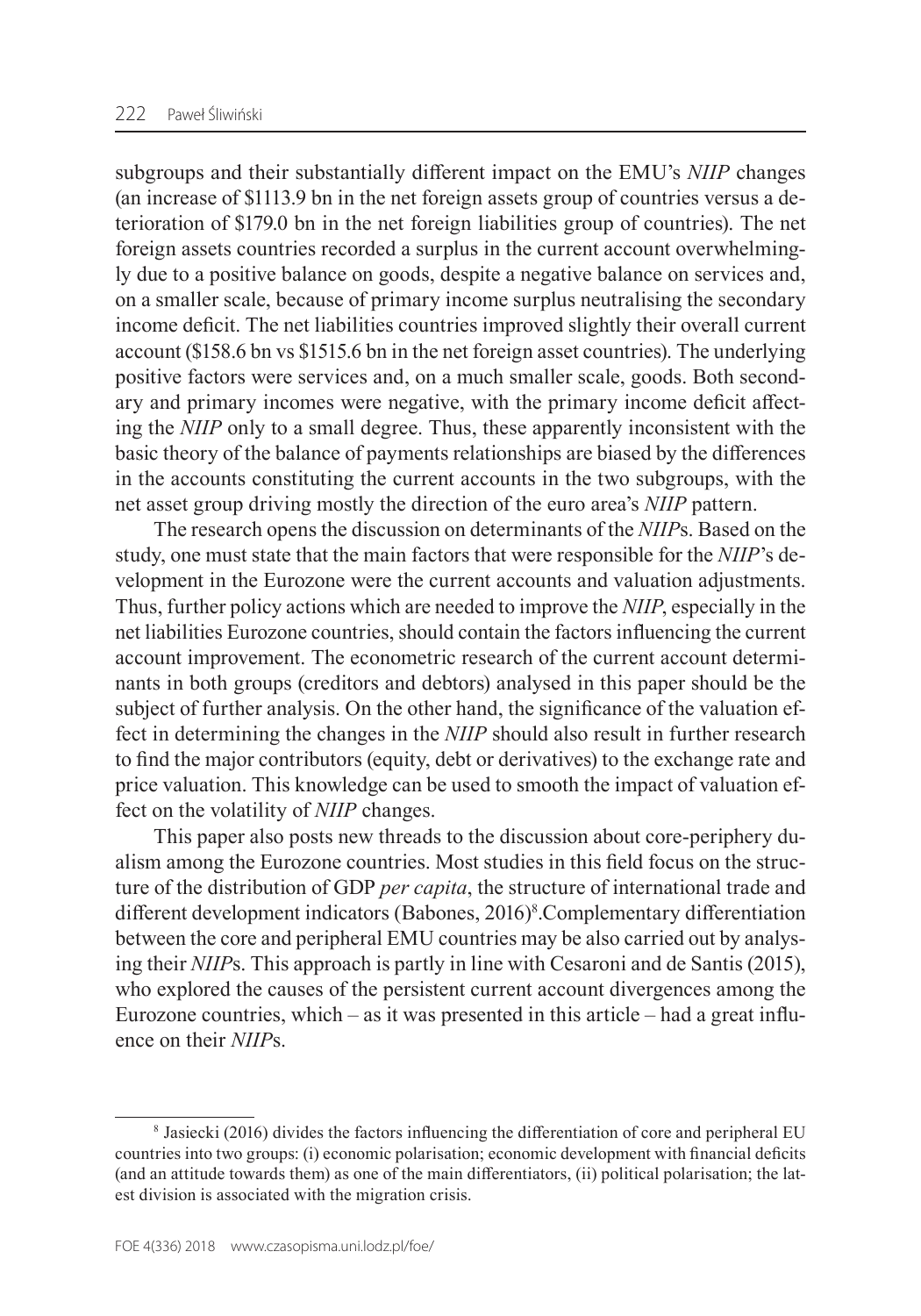#### References

- Babones S. (2016), *Pozycja i mobilność we współczesnej gospodarce‑świecie; perspektywa struk‑ turalistyczna*, [in:] T. Zarycki (ed.), *Polska jako peryferie*, Wydawnictwo Naukowe Scholar, Warszawa.
- Catão L., Milesi‑Ferretti G. M. (2014), *External liabilities and crises*, "Journal of International Economics", vol. 94(1), pp. 18–32.
- CesaroniT., Santis R. de (2015), *Current account "Core‑periphery dualism" in the EMU*, LEQS Paper no. 90.
- Cyrus T., Iscan T., Starky S. (2009), *Investor Protection and International Investment Positions: An Empirical Analysis*, "International Finance". vol. 9(2), pp. 197–221.
- Devereux M. B., Sutherland A. (2010), *Valuation effects and the dynamics of net external assets*, "Journal of International Economics", vol. 80(1), pp. 129–143.
- ECB (2014), *Economic and Monetary Developments*, "ECB Monthly Bulletin", January.
- EView®8 (2013), *User's Guide II*, HIS Global Inc., [http://www.eviews.com/EViews8/EViews8/](http://www.eviews.com/EViews8/EViews8/EViews%208%20Users%20Guide%20II.pdf) [EViews%208%20Users%20Guide%20II.pdf](http://www.eviews.com/EViews8/EViews8/EViews%208%20Users%20Guide%20II.pdf) [accessed: 13.09.2017].
- Forbes K. (2016), *The UK Current Account Deficit: Risky or Risk‑Sharing?*, [https://www.bankofeng](https://www.bankofengland.co.uk/-/media/boe/files/speech/2016/the-uk-current-account-deficit-risky-or-risk-sharing.pdf?la=en&hash=4C72B14F4118DCDE133AB69AED74CC899CE793DF)land.co.uk/-/media/boe/files/speech/2016/the-uk-current-account-deficit-risky-or-risk-sharing. [pdf?la=en&hash=4C72B14F4118DCDE133AB69AED74CC899CE793DF](https://www.bankofengland.co.uk/-/media/boe/files/speech/2016/the-uk-current-account-deficit-risky-or-risk-sharing.pdf?la=en&hash=4C72B14F4118DCDE133AB69AED74CC899CE793DF) [accessed: 13.09.2017].
- Gruić B. (2005), *Determinants of International Investment Position*, 5th International Conference "Economic Integration, competition and cooperation", Croatia, Opatija, [https://ssrn.com/ab](https://ssrn.com/abstract=2239269)[stract=2239269](https://ssrn.com/abstract=2239269) or <http://dx.doi.org/10.2139/ssrn.2239269>[accessed: 13.09.2017].
- Higgins M., Klitgaard T., Tille C. (2006), *Borrowing without Debt? Understanding the U. S. Inter‑ national Investment Position*, Staff Report no. 271, Federal Reserve of New York, [https://www.](https://www.newyorkfed.org/medialibrary/media/research/staff_reports/sr271.pdf) [newyorkfed.org/medialibrary/media/research/staff\\_reports/sr271.pdf](https://www.newyorkfed.org/medialibrary/media/research/staff_reports/sr271.pdf) [accessed: 13.09.2017].
- IMF (2009), *Balance of Payments and International Investment Position Manual*, 6th ed., International Monetary Fund, Washington.
- IMF, [http://data.imf.org/?sk=7A51304B–6426–40C0–83DD‑CA473CA1FD52&sId=1454011359825d](http://data.imf.org/?sk=7A51304B-6426-40C0-83DD-CA473CA1FD52&sId=1454011359825d)  [accessed: 10.03.2017].
- Jasiecki K. (2016), *Nowa peryferyjność w perspektywie różnorodności kapitalizmu. Przykład post‑ socjalistycznych państw Unii Europejskiej*, [in:] T. Zarycki (ed.), *Polska jako peryferie*, Wydawnictwo Naukowe Scholar, Warszawa.
- Lane P. (2000), *International investment positions: a cross‑sectional analysis*, "Journal of International Money and Finance", vol. 19(4), pp. 513–534.
- Lane P., Milesi‑Ferretti G. M. (2001), *The external wealth of nations: measures of foreign assets and liabilities for industrial and developing countries*, "Journal of International Economics", vol. 55(2), pp. 263–294.
- Lane P., Milessi‑Ferretti G. M. (2003), *International Financial Integration*, IMF Working Papers WP/03/86, International Monetary Fund, Washington.
- Obstfeld M., Taylor A. (2002), *Globalization and Capital Markets*, NBER Working Papers 8846, National Bureau of Economic Research Inc., <http://www.nber.org/papers/w8846.pdf> [accessed: 13.09.2017].
- Sobański K. (2015), *Valuation Effect as a Determinant of the International Investment Position in Central and Eastern European Economies*, "Equilibrium. Quarterly Journal of Economics and Economic Policy", vol. 10(3), pp. 151–164.
- *Śliwiński P. (2008), Zmiany międzynarodowej pozycji inwestycyjnej netto w grupie wybranych krajów Europy Środkowo‑Wschodniej oraz Unii Gospodarczej i Walutowej*, [in:] E. Najlepszy (ed.), *Deter‑ minanty bilansu płatniczego w krajach europejskich*, Wydawnictwo Naukowe PWN, Warszawa.
- *Śliwiński P. (2011), Przepływy kapitału międzynarodowego a wzrost gospodarczy w krajach Eu‑ ropy Środkowo‑Wschodniej w latach 1994–2008*, Wydawnictwo Uniwersytetu Ekonomicznego w Poznaniu, Poznań.